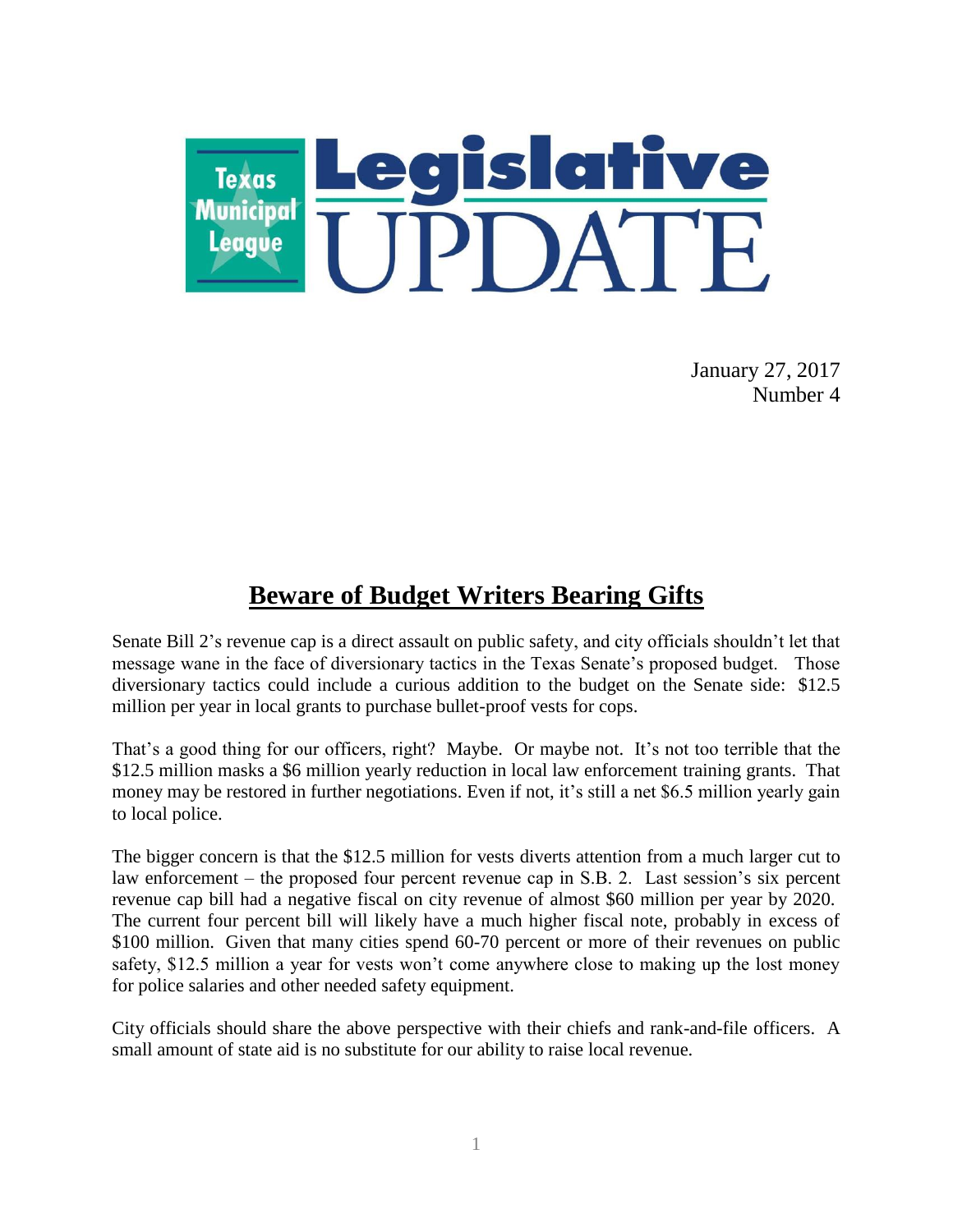## **House Committee on Urban Affairs: Interim Report on Cybersecurity**

Last week, the House Committee on Urban Affairs released its [interim report.](http://www.house.texas.gov/_media/pdf/committees/reports/84interim/Urban-Affairs-Committee-Interim-Report-2017.pdf) The committee was charged to:

*Identify and address potential gaps in cities' cybersecurity policy and ensure that personal information held by cities and other municipal entities is secure*.

The committee chair, Carol Alvarado (D – Houston), hosted multiple workshops with cities to seek input on the charge. Based on that input, the report concluded that cities lack the necessary funding and resources to adequately protect themselves for cyber attacks. As a way to help cities through the process, the League has created a ["cybersecurity clearinghouse"](http://www.tml.org/cybersecurity-clearinghouse) with helpful information for city officials.

The committee's formal recommendations include the following:

- 1. Consider an appropriation request for relevant state agencies to fund a grant program to support cybersecurity training and information sharing costs for small municipalities and utilities.
- 2. Consider the creation of cybersecurity training and information sharing programs within relevant state agencies.
- 3. Follow the recommendation of the Texas Cybersecurity, Education and Economic Development Council by creating a statewide cybersecurity coordinator in the governor's office and improving the cybersecurity resources and structure of the Department of Information Resources.
- 4. Periodic re-examinations of the state of cybersecurity for municipalities and utilities.

Another committee, the House Committee on Business and Industry, was also charged to identify and address potential gaps in Texas businesses' cybersecurity policies. That committee recommended that the Texas Legislature continue to monitor data breaches and how business and other enterprises prevent and react to cybersecurity threats.

### **FCC Threatens to Limit Right-of-Way Authority**

Late last month, the Federal Communications Commission (FCC) issued a [public notice](http://www.nlc.org/Documents/Influence%20Federal%20Policy/FR%20Update%20Files/2017/DA-16-1427A1.pdf) seeking comment on two topics that could shape the future of cities' control over their rights-of-way. The FCC's Wireless Bureau requested public comment on how to "streamline" the deployment of small wireless facilities, primarily through potential changes to local land-use ordinances, and it also seeks comment on a [petition](http://www.nlc.org/Documents/Influence%20Federal%20Policy/FR%20Update%20Files/2017/Mobilitie%20253%20Petition%20AS%20FILED-c1-c1.pdf) filed by infrastructure company Mobilitie regarding local government rules and procedures.

The public notice raises several major concerns for cities. First, the FCC seeks to use this proceeding to question whether the evidence presented by local governments during 2009 and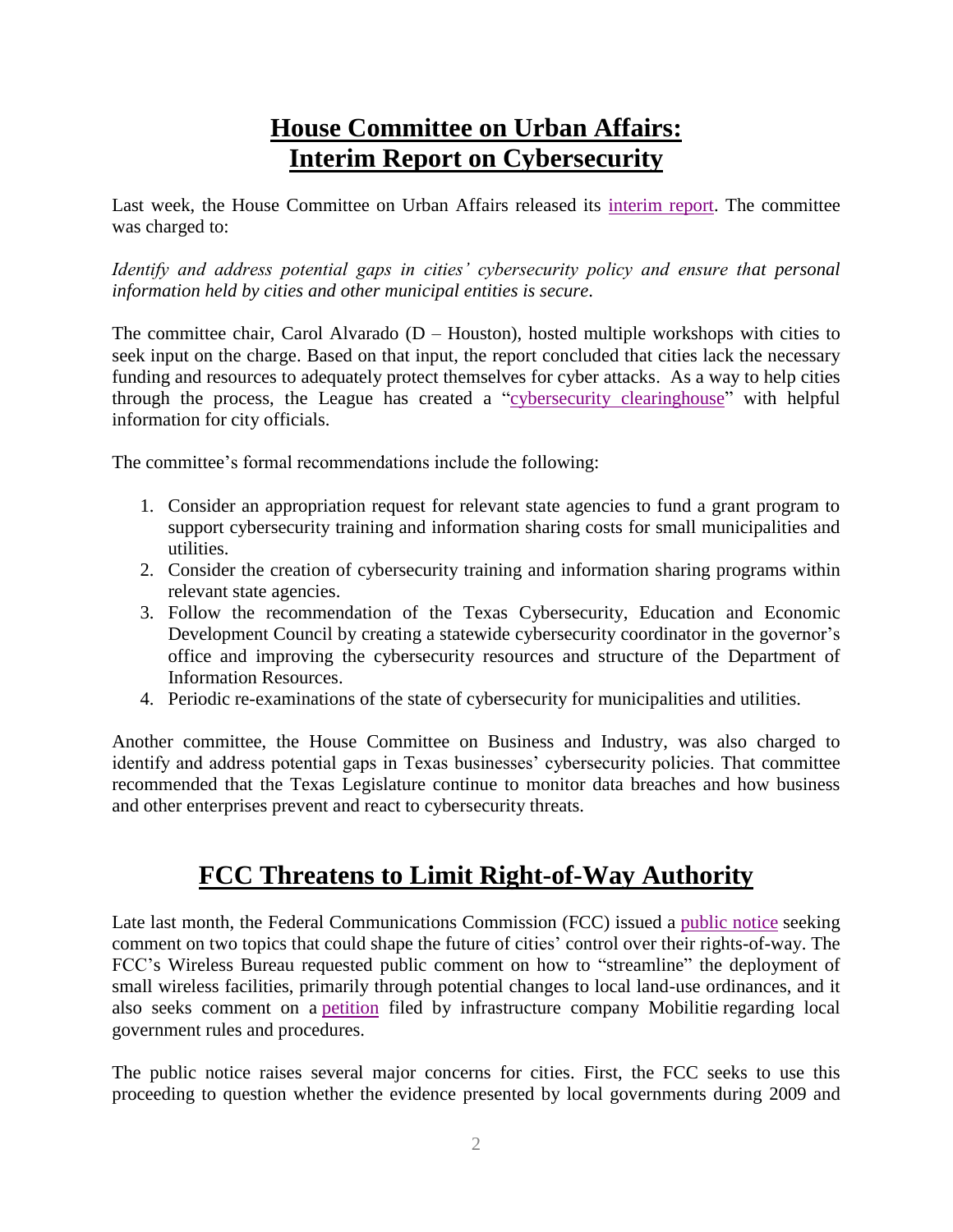2014 rulemakings on local wireless facilities siting is still valid. Specifically, the notice questions the amount of time needed by local governments to process wireless siting applications for small-cell facilities, particularly when submitted in large quantities.

The notice requests feedback on streamlining local regulations when similar applications are submitted as "batches" with dozens of applications. The notice also questions the amount and structure of fees charged by local governments for applications and access to rights-of-way.

The National League of Cities (NLC) successfully filed a [joint motion for an extension](http://www.nlc.org/Documents/Influence%20Federal%20Policy/FR%20Update%20Files/2017/WT%2016-421%20Motion%20for%20Extension%20of%20Time%20Jan%202017.pdf) of the comment period. The revised comment deadline is now March 8, 2017, with a reply comment deadline of April 7, 2017.

NLC, in collaboration with other local government groups and state municipal leagues, will comment on the notice. In addition, TML plans to join a separate comment hat explains the unique legal and practical challenges that Texas cities face.

## **Payday Lending Clearinghouse Updates**

The League's "Payday Lending Clearinghouse" webpage, available at [www.tml.org/payday](http://www.tml.org/payday-updates)[updates,](http://www.tml.org/payday-updates) includes information related to the regulation of payday and auto title lenders. It is updated from time-to-time to reflect recent developments. Interested city officials should note that researchers from the University of Utah and University of New Mexico recently released a [report](http://www.tml.org/p/2017%20MayerMartinPaydayOrdinances%20Report.pdf) after an 18-month study of city approaches to controlling payday lending practices. The report concludes that there are ten lessons to assist others interested in pursuing and adopting ordinances regulating payday lending. The researchers based their conclusions, in part, on the experiences of Dallas and other Texas cities that have adopted ordinances related to payday lending.

## **City-Related Bills Filed**

#### **Property Tax**

**H.B. 1050 (Swanson) – Property Taxes**: would abolish property taxes.

**H.B. 1101 (Pickett) – Property Tax Exemption**: would provide that the chief appraiser may not require a person receiving a disabled veteran property tax exemption to file a new application to determine the person's current qualification for the exemption if the person has a permanent total disability as defined by federal law.

**H.B. 1144 (S. Davis) – Revenue Cap**: would, among other things, require a taxing unit to hold a ratification election in order to adopt a tax rate that exceeds the current rollback rate (as opposed to current law, which requires an election only after receipt of a petition from the citizens).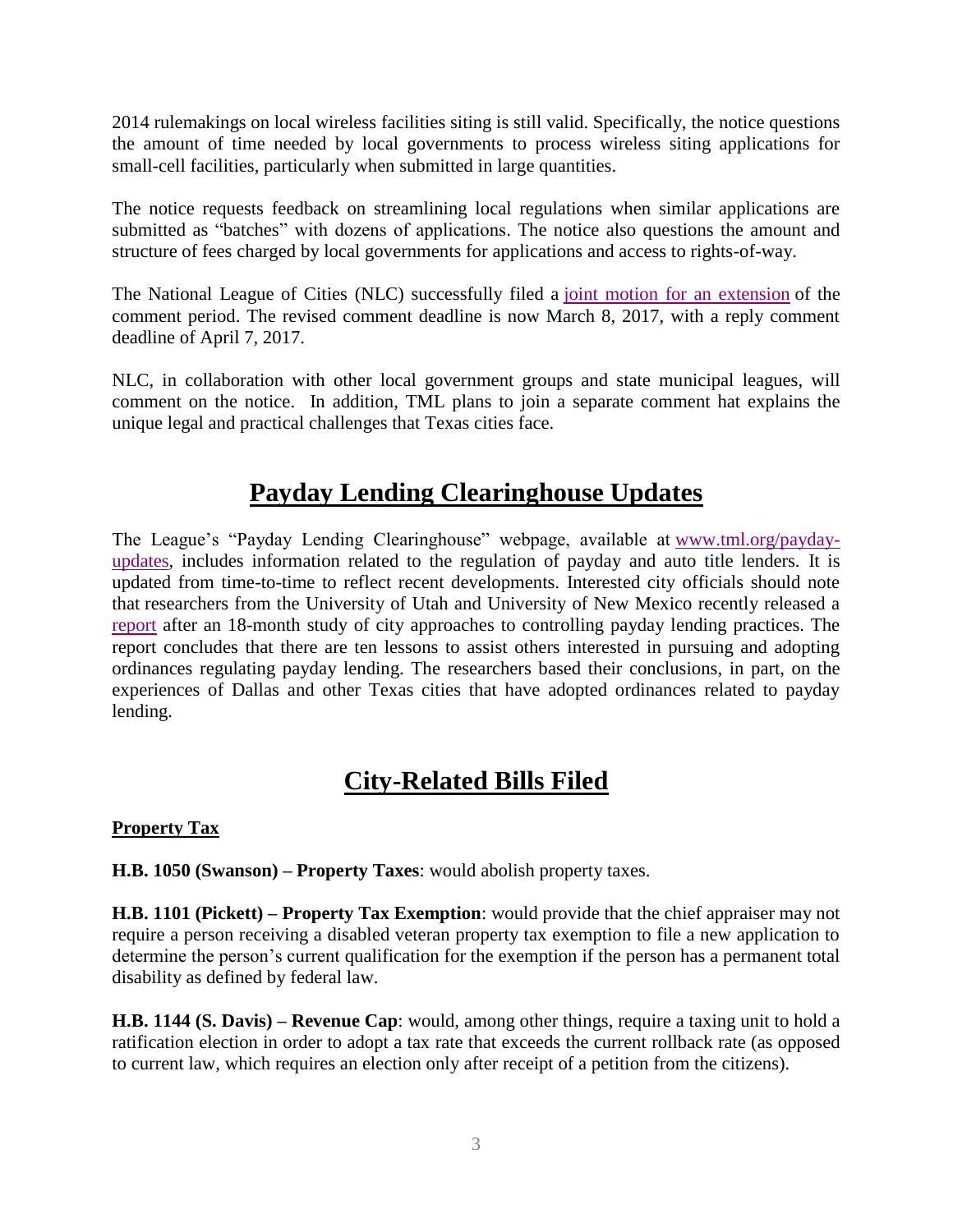**H.B. 1146 (S. Davis) – Revenue Cap**: would, among other things: (1) require the comptroller to annually determine an inflation rate computed by determining the percentage change in the consumer price index for the preceding calendar year as compared to the consumer price index for the calendar year preceding that calendar year; (2) lower the property tax rollback rate from eight percent to a percentage equal to one percent, plus the inflation rate; and (3) require a taxing unit to hold a ratification election in order to adopt a tax rate that exceeds the rollback rate (as opposed to current law, which requires an election only after receipt of a petition from the citizens).

**H.B. 1147 (S. Davis) – Revenue Cap**: would, among other things: (1) require the comptroller to annually determine an inflation rate computed by determining the percentage change in the consumer price index for the preceding calendar year as comparted to the consumer price index for the calendar year preceding that calendar year; and (2) lower the property tax rollback rate from eight percent to a percentage equal to one percent, plus the inflation rate.

**H.B. 1165 (Paul) – Revenue Cap**: would, among other things: (1) lower the property tax rollback rate from eight percent to six percent; and (2) require a taxing unit to hold a ratification election in order to adopt a tax rate that exceeds the six-percent rollback rate (as opposed to current law, which requires an election only after receipt of a petition from the citizens).

**H.B. 1182 (Button) – Property Tax Exemption**: would provide that the owner of tangible personal property consisting of food products exempted from sales tax is entitled to an exemption from property taxes of the appraised value of the property if the property is held by the owner for sale at retail. (See **H.J.R. 60**, below.)

**H.B. 1211 (Phillips) – Property Tax Exemption**: would provide that, if a change is made in the use of land appraised as qualified open-space land, an additional tax is imposed on land equal to the difference between the taxes imposed on the land for each of the three years preceding the year in which the change of use occurred, plus interest at an annual rate of five percent calculated from the dates on which the differences would have become due.

**H.J.R. 60 (Button) – Property Tax Exemption**: would amend the Texas Constitution to authorize the legislature to exempt from property taxation tangible personal property consisting of food or food products held by the owner of the property for sale at retail. (See **H.B. 1182**, above.)

**S.B. 510 (Zaffirini) – Property Tax Records**: would make the home address information of a current or former employee of a state judge contained in a property tax record confidential.

**S.B. 521 (Creighton) – Property Tax Appeals**: would provide that an appraisal district employee may not testify as to the value of real property in certain property tax appeals unless the person is authorized to perform an appraisal of real estate.

**Sales Tax**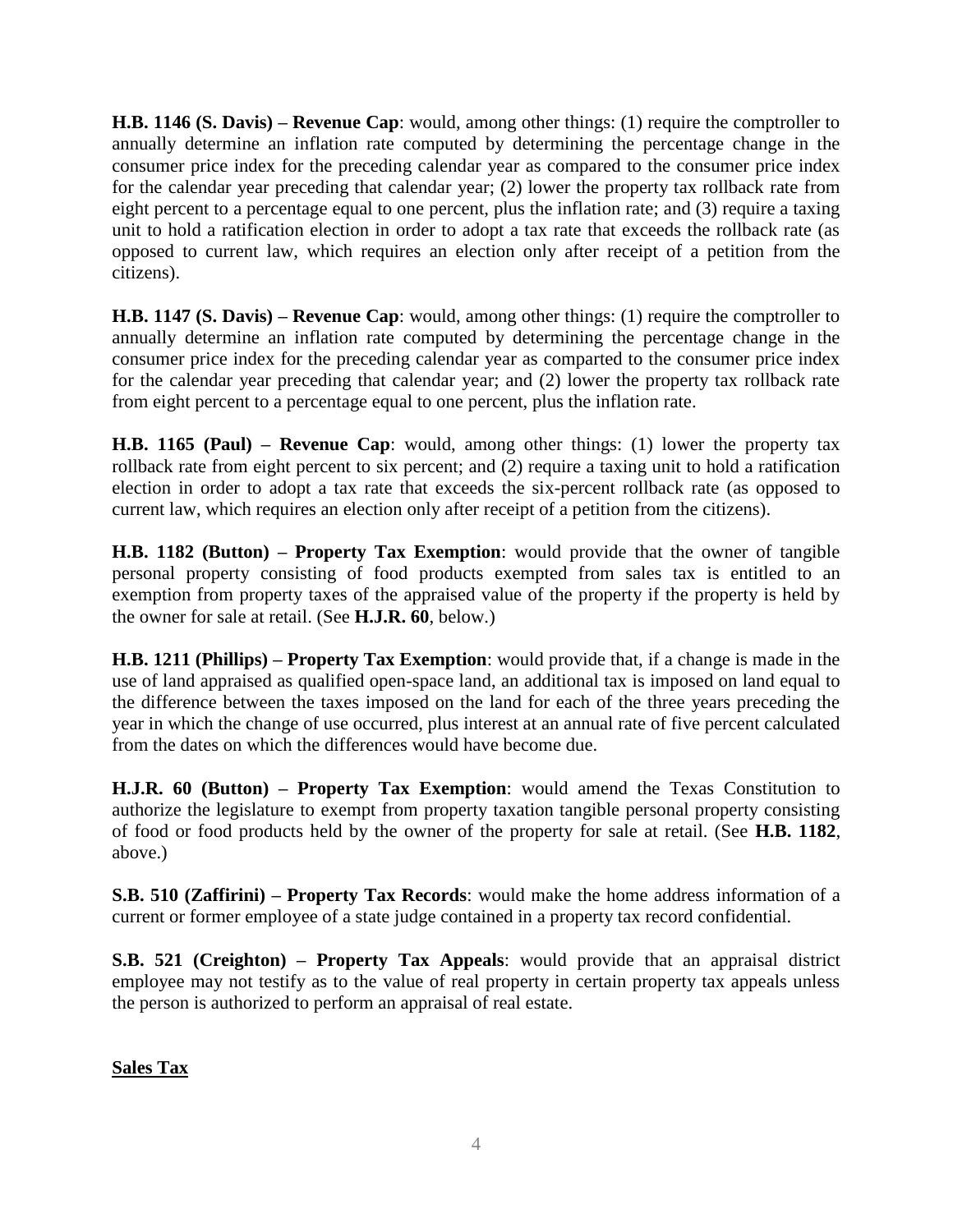**H.B. 1164 (Guillen) – Sales Tax Exemption**: would provide that a sale for resale includes the lease or rental of reusable tangible personal property to a caterer if the caterer uses the property in a sale of a taxable item.

**H.B. 1169 (Button) – Sales Tax Exemption**: would provide that the sale of tangible personal property by a small business retailer that has been engaged in business in this state for less than 12 months is exempted from sales taxes if: (1) the sales price of the article is not more than \$5,000; and (2) the tangible personal property is sold during a period beginning at 12:01 a.m. on the first Saturday after Thanksgiving and ending at 11:59 p.m. on that day.

#### **Purchasing**

No purchasing bills were filed this week.

#### **Elections**

**H.B. 1077 (Cyrier) – Federal Postcard Applications**: would: (1) provide that a person who indicates on a federal postcard application that the person is a U.S. citizen residing outside the U.S. indefinitely is entitled to vote a full ballot if the person is otherwise eligible to vote and is a registered voter at the address contained on the application; and (2) require the early voting clerk to provide notice to a person who indicates on a federal postcard application that the person is a U.S. citizen residing outside the U.S. indefinitely, other than a voter described by (1), that as a result of the person's indication, the person is only eligible to vote a ballot for federal offices.

**H.B. 1130 (Turner) – Voter Identification**: would require the secretary of state to conduct a study on the implementation of voter identification legislation, including: (1) the cost of implementation; (2) additional requirements for election workers to accept a voter; (3) the amount of time needed to accept a voter at the polling place; and (4) training, if any, provided to election workers at the county and precinct levels.

**H.B. 1149 (S. Davis) – Election Notice**: would provide that, if notice of an election is given by publishing the notice in a newspaper, the notice may provide the address of a website that lists the location of each polling place in lieu of stating the location of each polling place.

**H.B. 1151 (Schofield) – Early Voting by Mail**: would: (1) provide that a marked ballot voted by mail must, if the carrier envelope was placed for delivery by mail or common or contract carrier before election day, arrive at the address on the carrier envelope no later than 5 p.m. on the day after election day; (2) provide that, if the deadline for the arrival of the ballot voted by mail falls on a Saturday, Sunday, or legal state or national holiday, the deadline is extended to the next regular business day; and (3) eliminate the requirement that a marked ballot voted by mail must be sent from an address outside the United States in order to be counted if submitted after the deadline.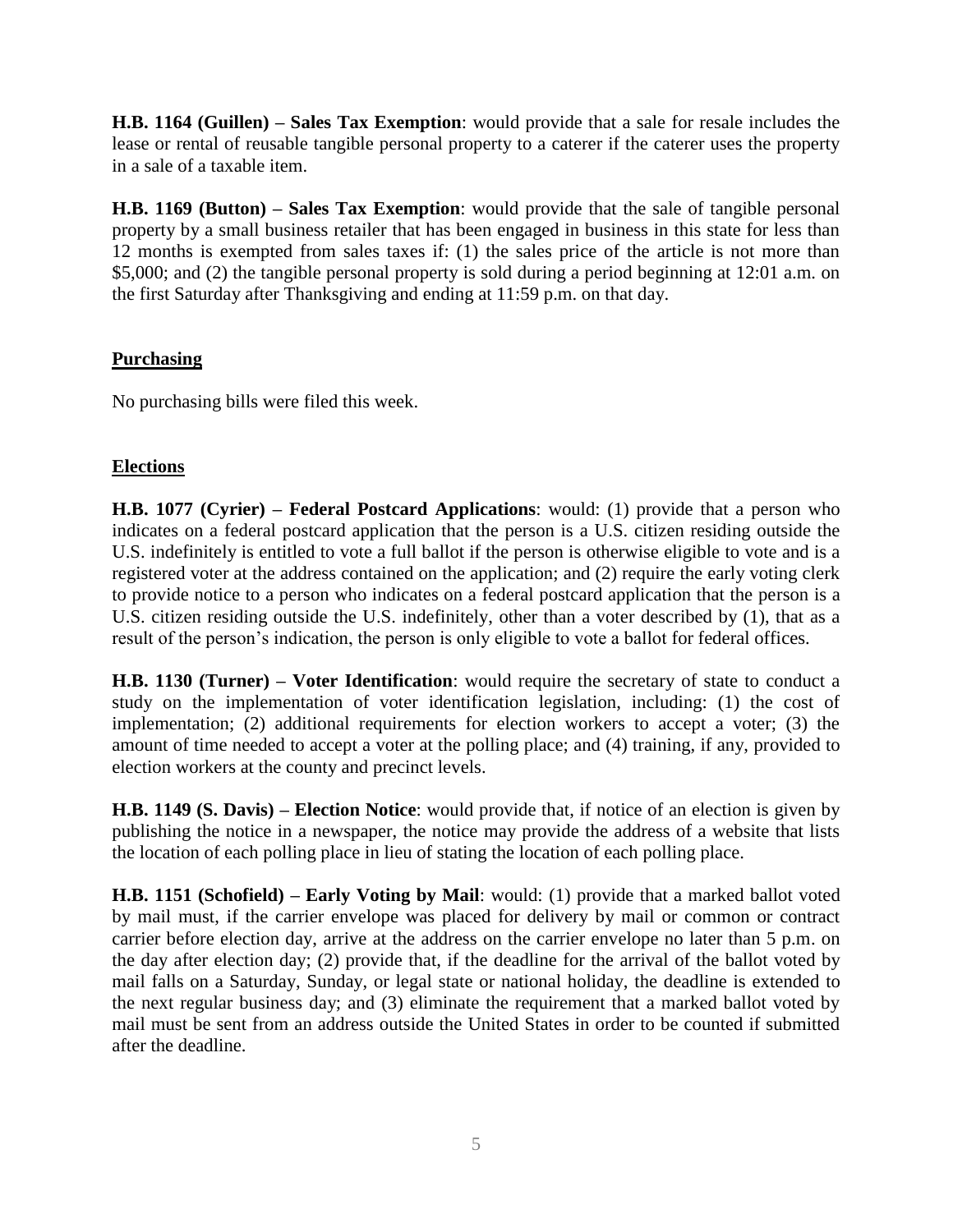**H.B. 1173 (Nevarez) – Voter Identification**: would provide that an official Native American tribal document that contains the person's photograph and is issued by a tribe that is federally recognized and located in this state is an acceptable form of identification for voting.

**H.B. 1185 (Fallon) – Term Limits**: would authorize the governing body of a general law city to order an election to impose term limits.

**H.B. 1213 (Nevarez) – Voter Identification**: would provide that a valid identification card issued by a tribal organization that contains the person's photograph is an acceptable form of identification for voting.

#### **Open Government**

**H.B. 1082 (Nevarez) – Public Information**: would provide that the agency memoranda exception in the Public Information Act would not allow withholding of draft grant applications after the governmental body submits the grant application, grant applications that are never submitted, or grant applications for which the application has passed.

**S.B. 515 (V. Taylor) – Public Information**: would provide that: (1) municipal officers have a right of access to public information, including confidential information; (2) a city may require a municipal officer to sign a confidentiality agreement that covers the information; (3) a municipal officer can ask for a ruling from the attorney general's office as to whether the information is confidential; (4) a municipal officer can appeal the attorney general's ruling in district court; (5) a city charter may not limit the right of a municipal officer to obtain information under other law or grant authority to a city council to withhold information from the municipal officer; and (6) city council members have a right of access to any building, structure, room, land, or body of water owned, leased by or under exclusive control of the city.

**S.B. 532 (Nelson) – Public Information**: would provide that information collected, assembled, or maintained by or for a governmental entity to prevent, detect, or investigate security incidents is exempt from disclosure under the Public Information Act.

### **Other Finance and Administration**

**H.B. 1055 (Burkett) – State Licensing Fees**: would prohibit a state agency from increasing the amount of a fee established on or before January 1, 2017, for the issuance or renewal of a license issued by the agency.

**H.B. 1090 (Meyer) – Misuse of Information**: would provide the following penalties for the offense of misuse of official information when the offense results in a net pecuniary gain to the offender: (1) a felony of the third degree if the net pecuniary gain is less than \$100,000; (2) a felony of the second degree if the net pecuniary gain is \$100,000 or more but less than \$200,000; and (3) a felony of the first degree if the net pecuniary gain is \$200,000 or more. (Companion bill is **S.B. 140** by **V. Taylor**.)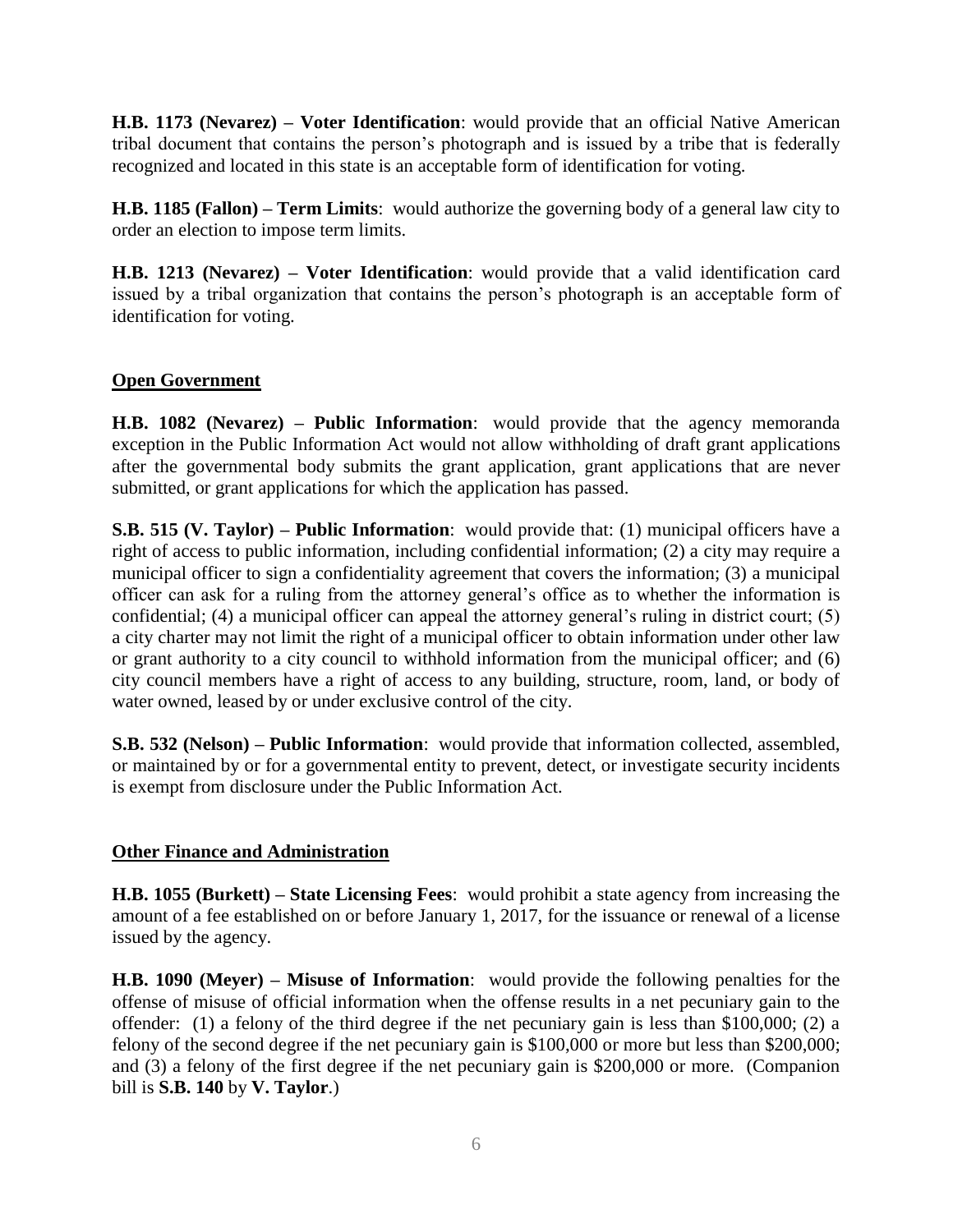**H.B. 1118 (Kacal) – State Council on Competitive Government**: would abolish the State Council on Competitive Government and transfer its functions to the comptroller.

**H.B. 1137 (Y. Davis) – Tax and Fee Benefits**: would provide that a domestic private entity is not eligible for a credit, exemption, or discount in relation to a tax or fee imposed by this state if the entity, at any time during the previous two years, created employment suitable for performance in the United States in a country other than the United States, and as a result, eliminated or failed to create similar employment in the United States.

**H.B. 1139 (Y. Davis) – Tax Reporting**: would provide that the comptroller's biennial report on certain tax provisions must include, for each entity that receives a reduction of taxes payable as a result of a special provision, the actual dollar amount of the reduction the entity received since the previous report, regardless of whether the information is otherwise confidential under state law.

**H.B. 1156 (S. Davis) – Dog Restraint**: would: (1) with certain exceptions, prohibit a dog owner from leaving the dog outside and unattended: (a) by use of a restraint, unless the owner provides the dog access to adequate shelter, a dry place to stand, shade, and potable water; and (b) by use of a restraint that is a chain, has weights attached, is not of a certain length, is not attached to a properly fitted collar or harness, or causes pain or injury to the dog; (2) provide that a violation of (1) is a class C misdemeanor, except that an offense is a class B misdemeanor if the person has previously been convicted; and (3) provide that the unlawful restraint prohibitions in (1) do not affect the applicability of any law, rule, order, or ordinance of a city or prevent a city from prohibiting or further regulating by ordinance the ownership, possession, restraint, confinement, or care of a dog.

**H.B. 1222 (Rinaldi) – City-Issued Licenses**: would: (1) prohibit certain employers from knowingly employing a person not lawfully present in the state and provide, as a penalty for certain violations, the suspension of the employer's licenses; (2) require a city (as a licensing authority) to comply with a final order received from the Texas Workforce Commission (commission) to suspend an employer's license; and (3) provide that a city, in carrying out the commission order: (a) may send notice to the license holder or others concerned with the license; (b) does not have to refund any fee or deposit paid; (c) is exempt from liability to the license holder for any act authorized under the bill; (d) is prohibited from issuing or renewing any other license to the employer during the suspension period; and (e) may charge a fee to the licensee in an amount sufficient to recover administrative costs.

**S.B. 525 (Birdwell) – State Agency Rules**: would require the Sunset Advisory Commission to review each state statute and state agency rule that requires an action or proceeding be brought in Travis County or in a Travis County court and recommend whether it should be changed to authorize the action or proceeding in another county or court.

**S.B. 553 (Kolkhorst) – Certificates of Obligations**: would: (1) require an issuer of certificates of obligation (COs) to publish continuous notice of its intention to issue COs on the issuer's Internet website, or on a website in which the issuer controls the content of the posting, including a social media site, for at least 30 days before the date tentatively set for the passage of the order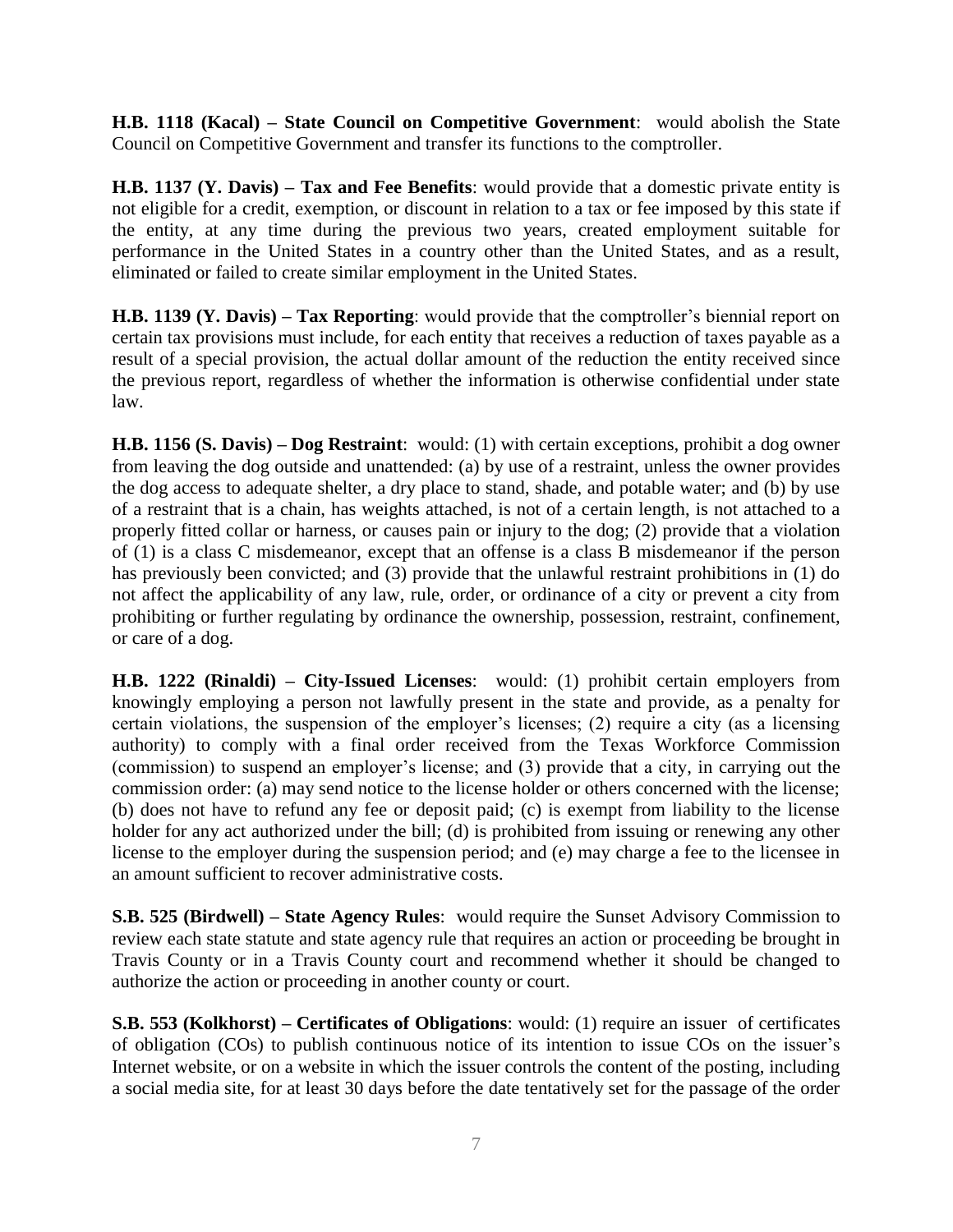or ordinance authorizing the issuance of the certificates and until the first day after the date the issuer adopts the order or ordinance; (2) add the following additional items to the language of the published notice under (1): (a) as of the date the issuer adopts the order or ordinance, the principal of all outstanding debt obligations of the issuer; (b) as of the date the issuer adopts the order or ordinance, the estimated remaining interest of all outstanding debt obligations of the issuer; (c) as of the date the issuer adopts the order or ordinance, the estimated combined principal and interest required to pay all outstanding debt obligations of the issuer on time and in full; (d) the maximum principal of the certificates to be authorized; and (e) the process by which a petition may be submitted requesting an election on the issuance of the certificates; (3) make COs issued for personal or professional services subject to the notice requirements; and (4) generally require an issuer of COs to maintain or cause to be maintained an Internet website to comply with the publication requirement in (1), but provide that a city or county with a population of 2,000 or less may post the required information on a website in which the issuer controls the content of the posting, including a social media site, provided that the information is easily found by searching the name of the issuer on the Internet.

**S.B. 559 (Hancock) – Utility Gross Receipts Tax**: would, for purposes of the miscellaneous gross receipts tax on utility companies, provide that the tax is imposed on each utility company doing business in an incorporated city having a population of more than 1,000, without regard to whether the utility company is actually located in the city.

**S.B. 564 (Campbell) – Cybersecurity**: would: (1) allow a governmental body to conduct an executive session to conduct an open meeting to deliberate: (a) security assessments or deployments relating to information resources technology; (b) network security information; and (c) deployment or specific occasion for implementation, of security personnel, critical infrastructure, or security devices; and (2) provide that network security information is confidential under the Public Information Act if the information is: (a) relates to passwords, personal identification numbers, access codes, encryption, or other components of the security system of a governmental entity; (b) collected, assembled, or maintained by or for a governmental entity to prevent, detect, or investigate criminal activity; or (c) relates to an assessment, made by or for a governmental entity or maintained by a governmental entity, of the vulnerability of a network to criminal activity.

**S.B. 570 (Rodriguez) – Scrap Tires**: would: (1) require a used or scrap tire generator, junkyard, or fleet operator that stores used or scrap tires outdoors to store the tires in a secure manner that locks the tires during nonbusiness hours; (2) prohibit a customer from retaining a scrap tire that has been removed from a customer's vehicle during the purchase of a tire from a seller unless the customer is willing to sign a Texas Commission on Environmental Quality (TCEQ) form and assume liability for disposal of the tire; (3) require a person who sells tires to take possession of a scrap tire from a customer described in (2) and store or legally dispose of the scrap tire or, alternatively, keep the TCEQ form for at least three years; (4) allow a seller to contract for the transportation of used or scrap tires with only certain transporters or tire processors or face certain civil and criminal liability; (5) require used and scrap tire transporters to register with TCEQ and provide certain financial assurance in favor of the state; (6) except from the registration requirement in (5) certain transporters, including: (a) a person who owns or operates a municipal solid waste truck; and (b) a city that owns or operates a transport vehicle to transport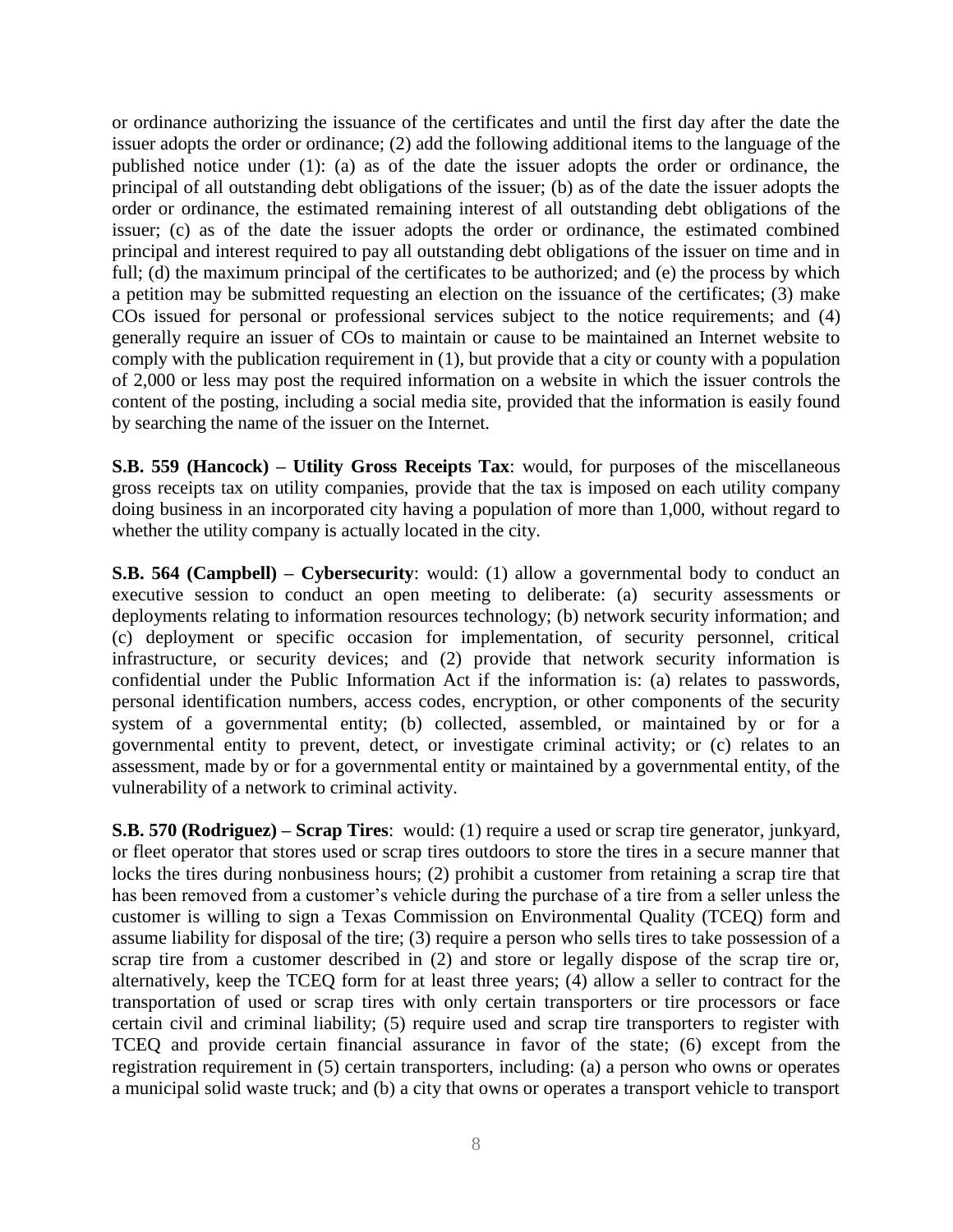used or scrap tires to an authorized facility, provided that each load is manifested as required by TCEQ; (7) require TCEQ to use the money from the financial assurance described in (5) for the cleanup of abandoned tire storage sites; (8) require a transporter to maintain certain records and submit an annual report to TCEQ; (9) authorize a county to require a transporter to register with the county under requirements that are compatible with and not less stringent than the TCEQ registration requirements; and (10) provide penalties, including fines and confinement, for violations of requirements described above.

**S.B. 572 (Menendez) – Disaster Feasibility Study**: would provide that the Texas Division of Emergency Services (TDES) shall conduct a study to examine the feasibility of establishing an agreement with the United State Postal Service regarding the use of employees, resources, and assets within the postal service during a state of disaster to identify damaged structures and persons in the area and their medical or physical needs, or to help assess damage to neighborhoods or communities and assist in any other activity the TDES determines in necessary in responding to the disaster.

#### **Municipal Courts**

**H.B. 1125 (White) – Fines and Court Costs**: would prohibit a municipal court from ordering the confinement of a person for failure to pay all or any part of a fine or court costs imposed for the conviction of an offense punishable by fine only.

**H.B. 1136 (Y. Davis) – Juries**: would allow a judge to assign each juror an identification number to use in place of the juror's name when polled by the state or the defendant after reaching a verdict.

**H.B. 1219 (Dutton) – Resisting Arrest**: would require the complaint, information, or indictment for resisting arrest to state the underlying offense for which the person was resisting arrest.

**H.B. 1220 (Dutton) – Spoliation**: would allow a defendant to make a showing of spoliation of evidence in a criminal case if the state destroys, alters, or losses evidence of a crime.

**H.B. 1226 (Herrero) – Jury Duty**: would exempt fire fighters and police officers from jury duty.

**S.B. 522 (Birdwell) – Marriage Ceremonies**: would prohibit a city from penalizing a municipal court judge who declines to conduct a marriage ceremony.

#### **Community and Economic Development**

**H.B. 1064 (Paul) – Municipal Management Districts**: would impose various changes to the governance and operation of municipal management districts.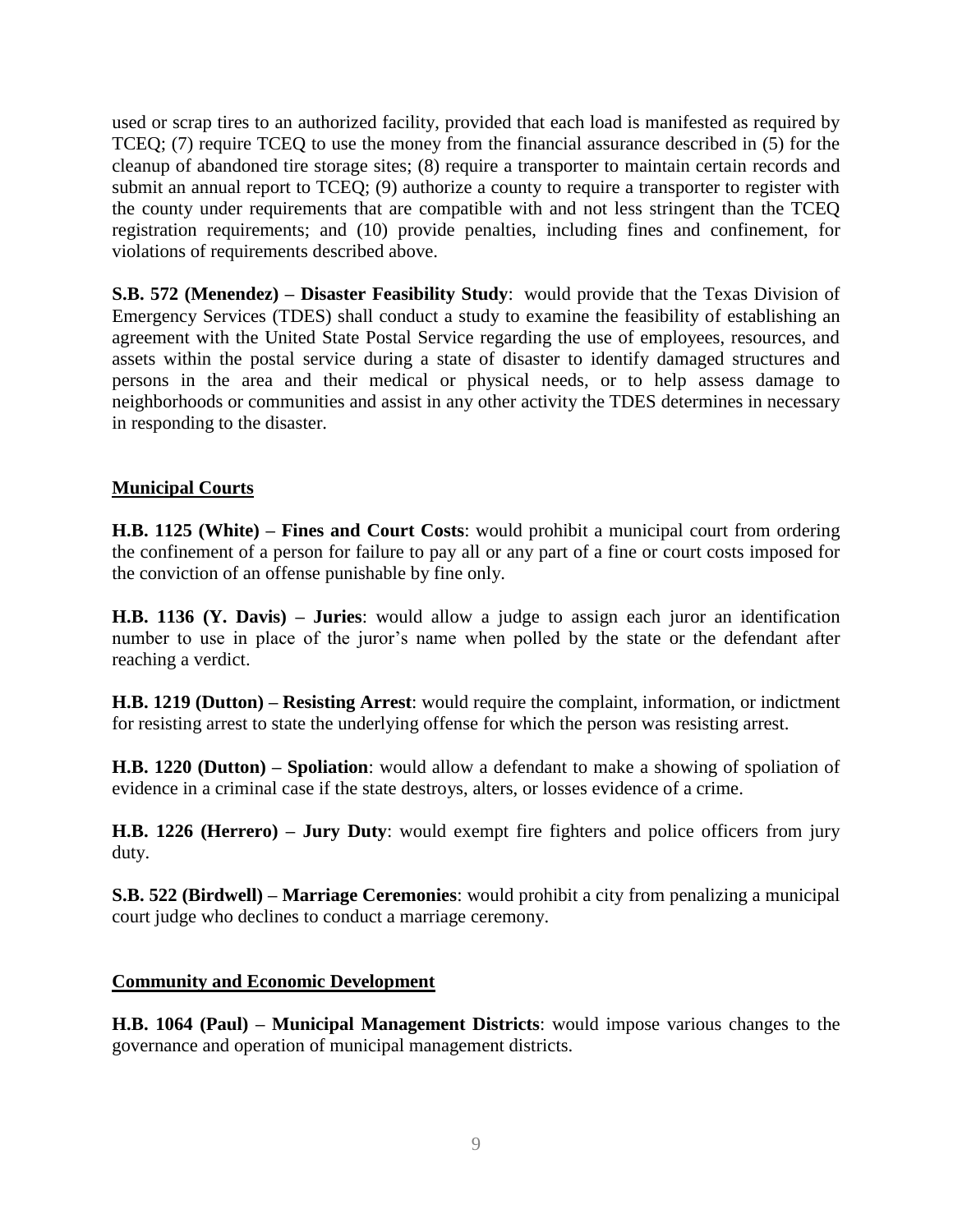**H.B. 1098 (Canales) – Residential Tenants**: would limit the amount of late fees that a landlord may charge a tenant who participates in the Section 8 housing voucher program.

**H.B. 1105 (Miller) – Military Bases**: would provide that the governing body of a city that is located outside of a military aviation facility may adopt certain land use regulations within a certain distance of the facility.

**H.B. 1120 (Springer) – Elimination of Architectural Barriers**: would: (1) prohibit a city building official from accepting an application for certain building construction permits unless the applicant submits verification that: (a) the building has been registered with the Texas Department of Licensing and Regulation (department); and (b) the plans and specifications for the building have been submitted to the department; (2) prohibit a city from issuing a final certificate of occupancy for certain buildings unless the owner provides a report or letter from the department, or other authorized person, that the building or facility has been inspected and complies with the law regarding the elimination of architectural barriers (i.e., accessibility standards); and (3) authorize the Texas Commission of Licensing and Regulation to impose an administrative penalty on a city that issues a building permit or certificate of occupancy in violation of  $(1)$  or  $(2)$ .

**H.B. 1134 (Craddick) – Payday and Auto Title Lending**: would, among other things: (1) provide that a municipal ordinance regulating credit access businesses is not preempted by state law; (3) provide that, if a municipal ordinance conflicts with a provision of state law, the more stringent regulation controls; (4) require the contract and other documents provided by a credit access business to be written wholly in English or the language in which the contract is negotiated, and read in their entirety in the language in which the contract is negotiated to any consumer who cannot read; (5) prohibit a credit services organization from assisting a consumer in obtaining an extension of consumer credit in any form other than a single-payment payday loan, multiple-payment payday loan, single payment auto title loan, or multiple-payment auto title loan; (6) provide that each day of a continuing violation of a provision related to state notice and disclosure requirements or state licensing and regulation requirements by a credit services organization constitutes a separate offense; (7) provide that the general limitations on payday and auto title loans in the bill apply to any consumer physically located in this state at the time the loan is made, regardless of whether the loan was made in person in this state; (8) require a credit access business to require certain types of documentation to establish a consumer's income for purposes of extending credit; (9) provide that a single-payment payday loan: (a) may not exceed 20 percent of the consumer's gross annual income; (b) may not be refinanced more than three times, with the amount of each refinanced payment used to repay at least 25 percent of the principal amount of the original debt; (10) provide that a multiple-payment payday loan: (a) may not exceed 20 percent of the consumer's gross monthly income; and (b) may not be payable in more than four installments, with the amount of each payment used to repay at least 25 percent of the principal amount of the debt; (11) provide that a single-payment auto title loan: (a) may not exceed the lesser of 70 percent of the retail value of the motor vehicle securing the debt, or three percent of the consumer's gross annual income; and (b) may not be refinanced more than three times, with the amount of each refinanced payment used to repay at least 25 percent of the principal amount of the original debt; (12) provide that a multiple-payment auto title loan: (a) may not exceed the lesser 70 percent of the retail value of the motor vehicle securing the debt, or three percent of the consumer's gross annual income; and (b) may not be payable in more than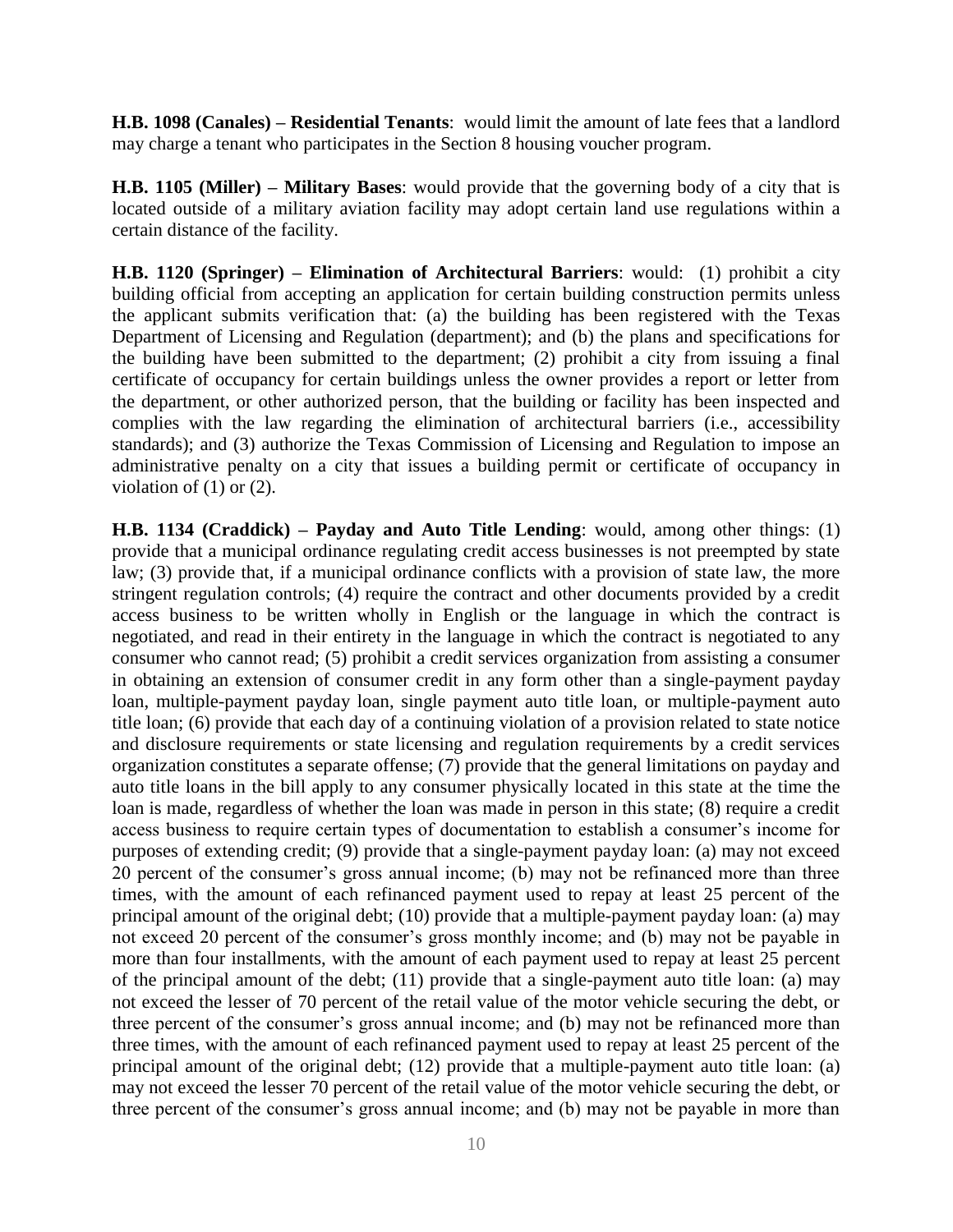four installments, with the amount of each payment used to repay at least 25 percent of the principal amount of the debt; (13) require any refinance of a payday or auto title loan to: (a) be authorized by state law; (b) be in the same form as the original loan; and (c) meet all requirements applicable to the original loan; and (14) require a credit access business to maintain a complete set of records of all loans, and retain the records until the third anniversary of the date of the loan.

**H.B. 1135 (Workman) – Pay-or-Waive**: would provide that: (1) if the application of a provision of the Natural Resources Code, the Government Code, the Local Government Code, or the Water Code, or of a rule, policy, or ordinance adopted by a city pursuant to those codes, has the effect of requiring that more than 55 percent of the surface area of an owner's private real property, other than areas designated by the Federal Emergency Management Agency as being in the 100-year floodplain, remain in a natural or undeveloped state, the statute, rule, policy, or ordinance may not be enforced with respect to the property unless the enforcing entity pays for a conservation easement or condemns the property using eminent domain; and (2) various exceptions from the bill apply, such as requirements under the federal Coastal Zone Management Act or state laws related to beach erosion or Texas Commission on Environmental Quality onsite sewage facility regulations.

**H.B. 1175 (Hinojosa) – Zoning**: would provide that, following a zoning protest, a proposed initial regulation or boundary or change to an existing regulation or boundary may take effect only on the affirmative vote of at least three-fourths of all members of the governing body if the protest is written and signed by the owners of at least 20 percent of either: (1) the area of the lots or land covered by the proposed regulation or boundary; or (2) the area of the lots or land immediately adjoining the area covered by the proposed regulation or boundary and extending 200 feet from that area.

**S.B. 555 (Kolkhorst) – Eminent Domain**: would provide that a person commits a state jail felony if the person: (1) enters or attempts to enter the real property of another; and (2) at the time of the entry or attempted entry, asserts that the entry is authorized by or requested in connection with eminent domain authority of an entity the person represents or claims to represent that does not possess that eminent domain authority.

#### **Personnel**

No personnel bills were filed this week.

#### **Public Safety**

**H.B. 1063 (Gooden) – Sex Offender Residency Restrictions:** would permit a general law city to prohibit a registered sex offender from going in, on, or within a specified distance of a child safety zone within the city. (Note: Home rule cities already possess this power under current law.)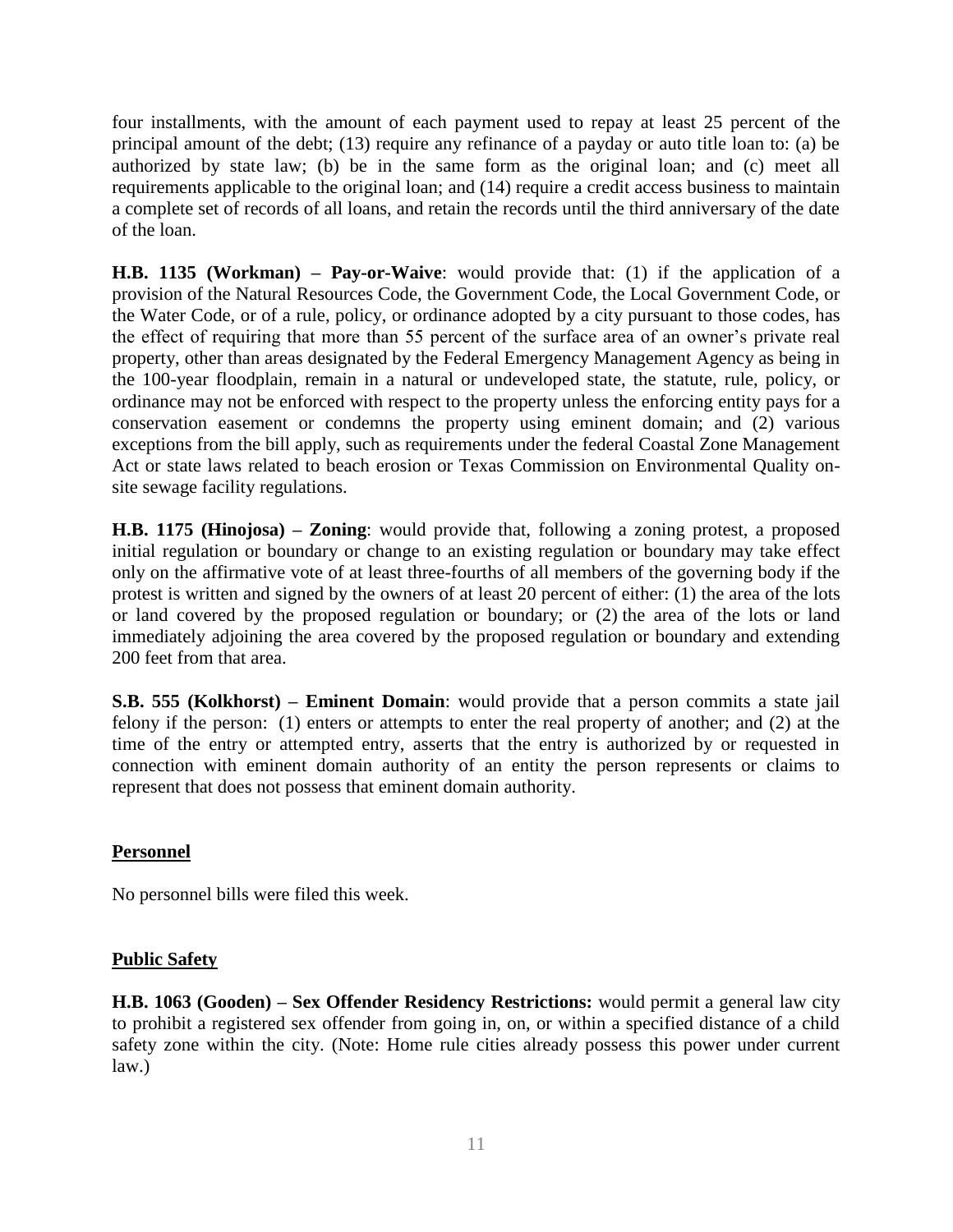**H.B. 1070 (Leach) – Immunization Status**: would: (1) prohibit a health care provider from refusing to provide health care services to a patient solely because the patient has or has not received an immunization for a particular communicable disease; and (2) make a provider that violates (1) ineligible for the receipt of state money for patient services.

**H.B. 1078 (Murphy) – Burglary of a Vehicle**: would increase the penalties for the offense of burglary of a vehicle.

**H.B. 1099 (Canales) – Residential Tenants**: would: (1) prohibit a landlord from imposing a monetary or other penalty on a tenant for summoning, or limiting a residential tenant's right to summon, police or emergency assistance based on the tenant's reasonable belief that an individual is in need of intervention or emergency assistance; and (2) void a provision in a lease that waives a tenant's right to summon police or emergency assistance based on the tenant's reasonable belief that an individual is in need of intervention or emergency assistance.

**H.B. 1109 (Schofield) – Immigration**: would create several new provisions in law related to the enforcement of federal and state immigration laws. Specifically, the bill would prohibit certain city actions by providing that:

- 1. a "local entity" is defined to include, among others, a city, its officers, its employees, and other bodies that are part of a city, including the city police department and city attorney (but would exempt schools and hospitals, but not hospital peace officers);
- 2. a local entity shall not adopt, enforce, or endorse a policy under which the entity prohibits or discourages the enforcement of immigration laws;
- 3. a local entity shall not prohibit or discourage a person who is a commissioned peace officer, a corrections officer, a booking clerk, a magistrate, or a prosecuting attorney from doing any of the following: (a) inquiring into the immigration status of a person under a lawful detention or under arrest; (b) with respect to information relating to the immigration status, lawful or unlawful, of any person under a lawful detention or under arrest: (i) sending the information to or requesting or receiving the information from Citizenship and Immigration Services or ICE, including information regarding a person's place of birth; (ii) maintaining the information; or (iii) exchanging the information with another local entity or a federal or state governmental entity; (c) assisting or cooperating with a federal immigration officer as reasonable or necessary, including providing enforcement assistance; or (d) permitting a federal immigration officer to enter and conduct enforcement activities at a municipal or county jail to enforce federal immigration laws; and
- 4. a local entity or a person employed by or otherwise under the direction or control of the entity may not consider race, color, language, or national origin while enforcing immigration laws except to the extent permitted by the United States or Texas Constitutions.

The bill would provide for a state-level complaint and enforcement process by providing that:

1. any person, including the federal government, may file a complaint with the attorney general if the person offers evidence to support an allegation that a local entity has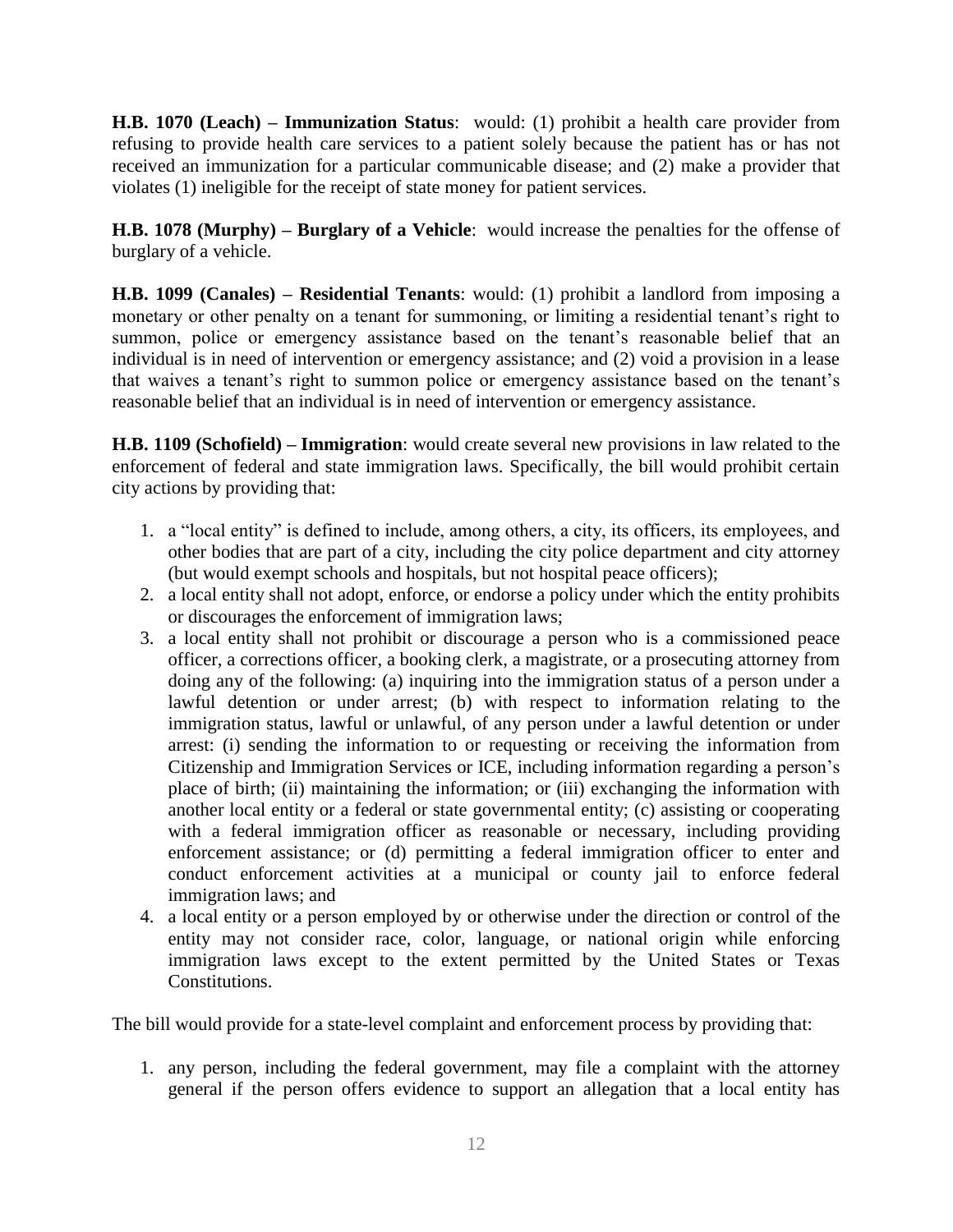adopted, enforced, or endorsed a policy under which the entity prohibits or discourages the enforcement of immigration laws or that the entity, by consistent actions, prohibits or discourages the enforcement of those laws;

- 2. if the attorney general determines that a complaint filed against a local entity is valid, the attorney general shall, not later than the 10th day after the date of the determination, provide written notification to the entity that: (a) the complaint has been filed; (b) the attorney general has determined that the complaint is valid; (c) the attorney general is authorized to file an action to enjoin the violation if the entity does not come into compliance on or before the 90th day after the date the notification is provided; and (d) the entity will be denied state grant funds for the state fiscal year following the year in which a final judicial determination is made;
- 3. if the attorney general determines that a complaint filed against a local entity is valid, the attorney general may file a petition for a writ of mandamus or apply for other appropriate equitable relief and may recover reasonable expenses incurred in obtaining relief under this subsection, including court costs, reasonable attorney's fees, investigative costs, witness fees, and deposition costs; and
- 4. a local entity may not receive state grant funds if the entity adopts, enforces, or endorses a policy under which the entity prohibits or discourages the enforcement of immigration laws or, by consistent actions, prohibits or discourages the enforcement of immigration laws (the comptroller shall adopt rules to implement the bill uniformly among the state agencies from which state grant funds are distributed to a city).

(Companion bill is **H.B. 762** by **Shaheen**.)

**H.B. 1111 (Thompson of Harris) – Child Safety Zones**: would provide that a requirement that a parole stay a certain distance from areas where children gather does not apply to while the parolee is traveling directly en route on a public or private roadway between locations at which the parolee has legitimate business.

**H.B. 1148 (S. Davis) – Trauma Care Systems**: would: (1) require the Department of State Health Services (department) to designate eight administrative hubs to provide administrative functions for trauma service area regional advisory councils (council), establish the parameters regarding the type of entity that may apply to serve as an administrative hub, and require that an application to serve as an administrative hub be submitted not later than September 1, 2018; (2) prescribe the duties of administrative hubs described in (1) to include, among others, administering and distributing funds to each council in the hub's jurisdiction; (3) authorize a council to: (a) transfer from one administrative hub to another under certain circumstances; and (b) apply to retain an administrative function under certain circumstances; and (4) require the administrative hubs, councils, and others to develop a written 25-year plan for coordinating emergency medical services throughout the State of Texas and to submit the plan to the department by September 1, 2021.

**H.B. 1154 (S. Davis) – License Plates**: would exempt a motor vehicle equipped with technology that would be impaired by the display of a front license plate from the requirement to have two license plates.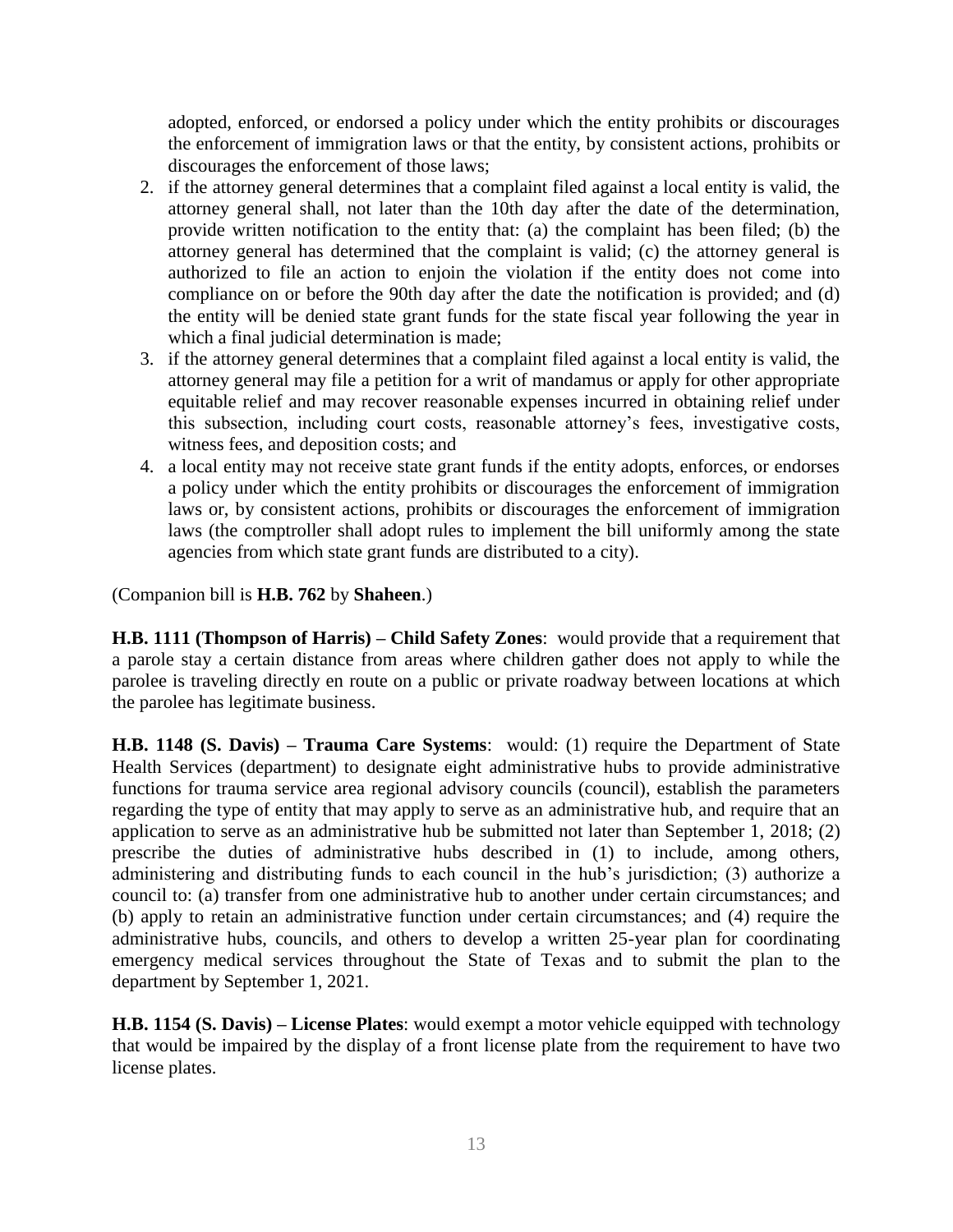**H.B. 1163 (Alonzo) – Retirement**: would provide eligibility for membership and funding of benefits for certain law enforcement, custodial, and other peace officers who are members of the Teacher Retirement System of Texas or the Employees Retirement System of Texas.

**H.B. 1171 (Minjarez) – Crime Labs**: would require a public accredited crime lab to complete its analysis of sexual assault evidence submitted to the lab as part of an active criminal case as soon as practicable but not later than the 60th day after the date on which the evidence was received by the lab.

**H.B. 1209 (Burns) – Licensed Carry:** would modify the punishment for a handgun license holder who carries into a hospital, amusement park, place of religious worship, or meeting of a governmental body (if notice is properly posted), to provide that the offense is a class C misdemeanor, unless the license holder failed to depart after receiving notice, in which case the offense is a class A misdemeanor.

**H.B. 1223 (Murr) – Emergency Vehicles**: would: (1) provide that a motor vehicle operator must yield the right-of-way, pull over, and stop on the approach of a police vehicle lawfully using an audible or visual signal (current law refers only to an audible signal); and (2) provide that the operator of an emergency vehicle could park or stand the vehicle regardless of whether they are responding to an emergency, pursuing a violator, responding to a fire alarm, directing traffic, or conducting a police escort.

**S.B. 523 (Birdwell) – Drones**: would provide that a person commits an offense if the person intentionally operates an unmanned aircraft over, makes contact with, or comes within a distance that interferes with the operation of a correctional facility.

**S.B. 565 (Perry) – DNA Database**: would provide that a person convicted of prostitution shall be required to provide their DNA for the DNA database.

### **Transportation**

**H.B. 1140 (Anderson) – Transportation Funding**: would, for purposes of allocation categories for state transportation funding, provide that: (1) "large urbanized area" means an urbanized area with a population of 200,000 or more; and (2) "Small urbanized area" means an urbanized area with a population of less than 200,000.

**H.B. 1210 (Phillips) – Airport Security Personnel**: would: (1) require a city or any person who operates an airport owned or controlled by a city (airport operator) to establish a program to collect complaints regarding passenger security screenings; (2) provide that complaints in (1) are confidential and not subject to public disclosure; (3) require an airport operator to submit an annual analysis of complaints regarding passenger security screenings to the Texas Department of Transportation and Texas homeland security; (4) require the director of Texas homeland security to submit to the Texas congressional delegation an annual analysis of complaints regarding passenger security screenings in the state; and (5) require an airport operator to apply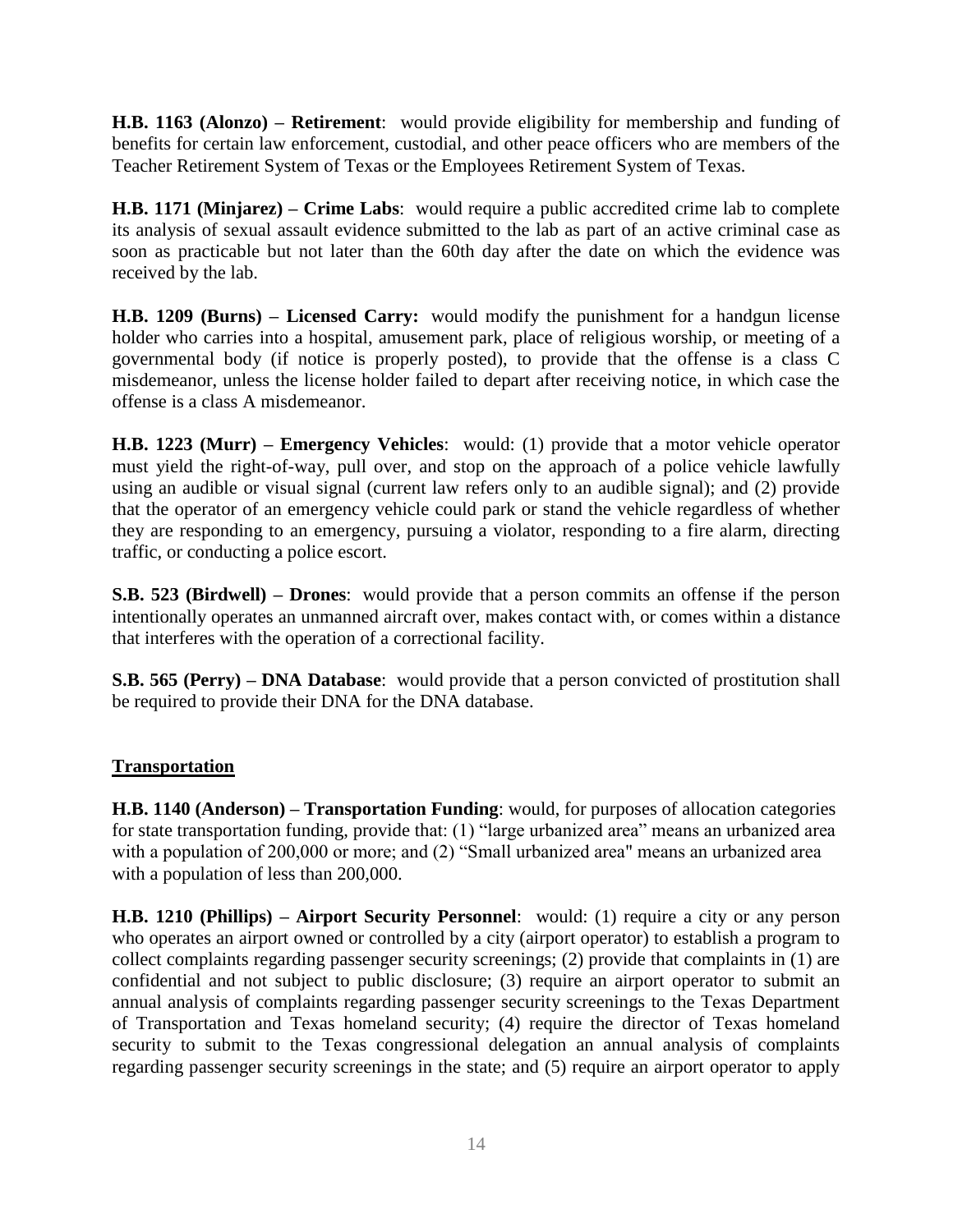to the Under Secretary of Transportation for Security to participate in the security screening optout program and report to certain state officials the disposition of the application.

#### **Utilities and Environment**

**H.B. 1115 (Dutton) – Contested Case Hearings**: would expand the definition of "affected person" to include members of a city council for certain types of contested case hearings held by or for the Texas Commission on Environmental Quality.

**H.B. 1190 (Bell) – One Call:** would: (1) subject the Texas Underground Facility Corporation (corporation) to a review under the Texas Sunset Act and require the corporation to pay for the review; and (2) require the review to assess the corporation's governance, management, operating structure, and compliance with legislative requirements.

**H.B. 1224 (Bell) – One-Call:** would require a plaintiff, in a civil action brought against an excavator for damages related to an excavation, to show that the proximate cause of the damages was the excavator's failure to comply with their duty to notify.

**S.B. 26 (Estes) – Emissions Reduction**: would, among other things, establish a governmental alternative fuel fleet grant program to assist cities in purchasing or leasing new motor vehicles that operate primarily on an alternative fuel.

**S.B. 538 (Hinojosa) – Drought Contingency Plan**: would require a city to notify the Texas Commission on Environmental Quality about changes to the manner of implementing the city's drought contingency plan no later than the fifth business day after implementing the change.

**S.B. 551 (Kolkhorst) – Solid Waste Facility Permits**: would: (1) require the Texas Commission on Environmental Quality to deny a permit application for a solid waste facility that TCEQ finds to be incomplete or inaccurate, if a previous version was returned as incomplete or inaccurate; and (2) prohibit TCEQ from approving a subsequent application for a solid waste facility at the site that was the subject of the denied permit application.

**S.B. 567 (Rodriguez) – Railroad Commission**: would increase the maximum penalty amount from \$10,000 a day to \$25,000 a day for the violation of statutes under the jurisdiction of the Railroad Commission.

**S.B. 568 (Rodriguez) – Railroad Commission**: would require the Railroad Commission to post comprehensive information on violation enforcement on its website. (Companion bill is **H.B. 247** by **Anchia**.)

**S.B. 569 (Rodriguez) – Railroad Commission**: would require the Railroad Commission to: (1) review the commission's rules regarding the prevention, reporting, and documentation of unpermitted discharges of oil and gas waste; and (2) submit a report that details the existing rules and provides proposed changes to the senate and house of representatives.